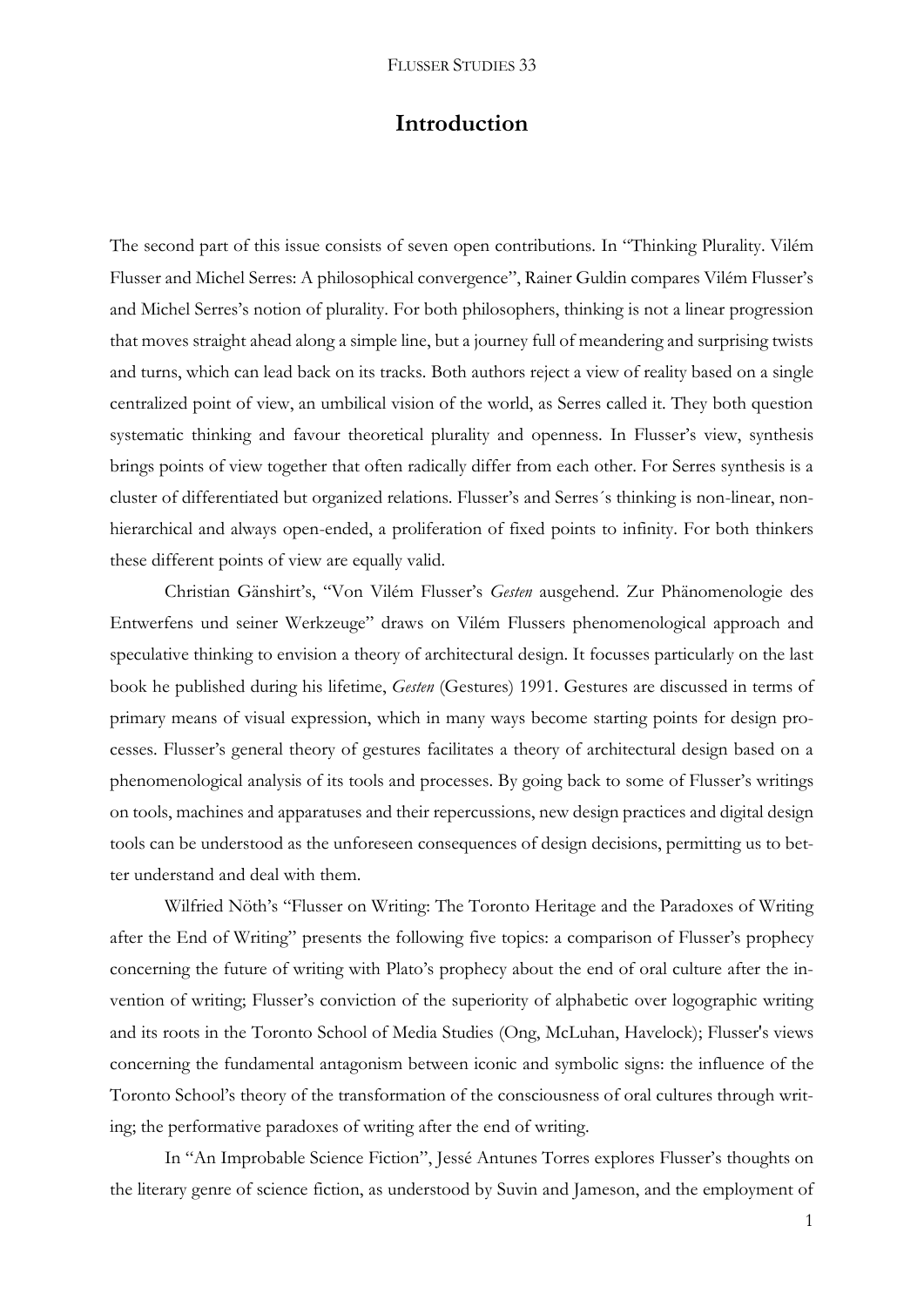## FLUSSER STUDIES 33

fiction in science, an idea that can be traced back to Vaihinger's scientific fictions. He believed science fiction could be more than a mere empty diversion, a "turning aside from the original course", and could actually become a window for us to see our future. In "Science Fiction", he frames his topic more as a grey zone between science and imagination than as a literary genre. Fiction as epistemology. In this understanding of the term, the philosopher also links science fiction with the question of technical images, for he believes we are more likely to find it in synthetic images and computer algorithms than in texts. The present essay goes on to throw some light on the relationship between science fiction and real science, as well as between science fiction and the future.

Tom Bieling's "Experiment und Versprechen – Über die Entgrenzung des Denkens" deals with the speculative impulse that is inherent in or precedes every experiment, presumably every thought. The hoped-for promise of an answer, a solution, a proof, is thus built on an idea of mental outgrowth. It is characterised by not-knowing, from which it takes its course (cf. Busch et al. 2020). The starting point of this paper is the experiment Vampyroteuthis infernalis (Flusser / Bec 1987) as a model of a fabulatory, creative epistemology (Bozzi 2007), which at the same time functions as a symbol of human existence in postmodernity. Part scientific treatise, part parody, part philosophical discourse, part fable, this work presents itself as an im/possible form of speculative research and exploratory speculation at the same time. Flusser thus provides fruitful impulses for the persistently discussed approaches of experimental and practice-based research in the formative disciplines, such as design, art or architecture, which are discussed in this paper as well as a possibly related disruption of knowledge hegemonies.

In "Técnica, espaço e abstração: uma visão do Instagram em perspectiva Flusseriana", Estela Loth Costa attempts to mobilize Flusserian propositions as a means of reflecting on contemporary phenomena such as Instagram. It begins with the issue of photography and its relationship with technique. Lúcia Santaella's idea of cyberspace will be used to position Instagram as part of a universe that reconfigures the notions of the here and now, enabling news of places visited and moments experienced to be published in real-time. Instagram is then seen to be an apparatus and part of a broader escalation of abstraction, toward a space of null dimension.

Finally, in "Reflexões Acerca da Ética do Artificial - Do Paradigma de Simon ao Paradoxo de Flusser", Víctor Stefan Pires Geuer develops a critical dialogue between Herbert Simon's and Vilém Flusser's ideas about design by focussing on Simon's *The Sciences of the Artificial* (1996) and a collection of Flusser's writing on design, *Codified World* – *towards a philosophy of design and communication*, (Rafael Cardoso, ed., 2006). The essay begins with an analysis of the relationship between the concepts of artificiality and project-design, contrasting the Simonian postulate of problem solving with the paradoxical Flusserian notion of obstacle for removing obstacles. Simonian utilitarianism,

2